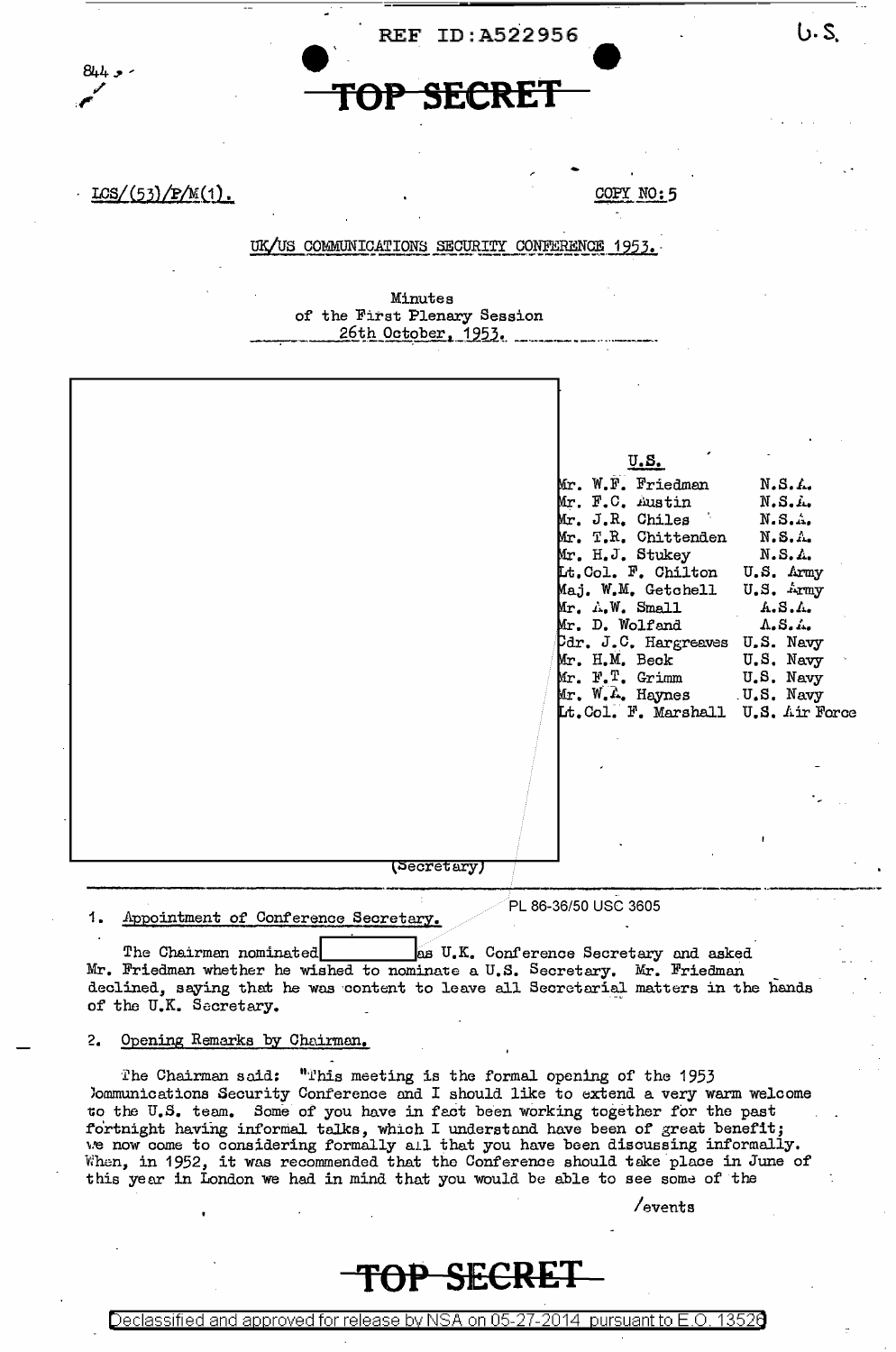events connected with the Coronation. Owing to the shortage of hotel accommodation, however, this was not possible and it was decided to postpone the Conference until October. We are very glad to welcome you here and hope this Conference will be very successful and that you will enjoy your visit to us.

TOP SECRET

**REF ID:A522956** 

The aim of the Conference is to achieve a very wide agreement on all aspects of communications security and it is hoped that, from the full and frank discussions between experts, much benefit will be derived. The exchange of details of work that has been going on 3,000 miles apart will be of great mutual interest and in the clash of minds you will get the best answer. I would like to say that we in this country are seriously perturbed at the state of our communications security as distinct from oryptographic security. I am informed that our standards compare very unfavourably with those of some other countries.

The Cypher Policy Board, of which I am Chairman, has now materially enlarged its terms of reference and has brought into its main policy-making committee the three Service Directors of Intelligence; it has enlarged its Secretariat, established it as an igency and appointed as Director of the  $\vert$  as Director of that Agency. has great experience in signal, intelligence and supply matters. Bń. did not formally join the *Agency* until to-day the Conference will be conducted on the U.K. side by I hope that this 1953 Conference will be very successful and in addition that our U.S. friends will enjoy their stay in England."

PL 86-36/50 USC 3605

#### Remarks by Mr. W.F. Friedman (Head of U.S. Delegation) 3.

 $8L$ 

Mr. Friedman replied: "First I would like to say on behalf of my team how much we appreciate your cordial welcome. We are very glad to be here and incidentally I shall put in a request that we get full marks for bringing such lovely weather with us. Seeing London is a great pleasure to begin with but seeing it under such favourable conditions makes it very much nicer. This is No.4 in the series of these<br>Gonferences, which began in October 1950 for the purpose of surveying certain<br>features of communications security of interest both to your The purpose of course is to provide a mechanism for exchanging technical information and keeping in step to ensure that we have adequate means with which to communicate securely. I am one of the old timers in our group and in 1941 we were confronted with the immediate necessity for combined communications in a high grade system. There was a very serious lack of a secure Combined system. You had your high grade machine and we had ours but they could not interwork. How serious this was I hardly need point out to all those present. In fact I may say that that lack occasioned the loss of many lives and of millions of pounds sterling in material. We must ensure that this does not happen again.

This Conference is especially concerned with several requirements. First of our communicators and second of our intelligence community. It was originally decided to hold this Conference in June but this was postponed owing to the Coronation and also because we hoped to have more clearly before us the requirements of NATO. Mentioning the NATO requirements brings to my mind the disease to which I have applied the term "cryptclogic schizophrenia." On the one hand many of us are concerned with the provision of secure means for communications, on the other hand, part of our organization has a natural reluctance to this course of action. As for myself I have learned how to handle some of the symptoms of that illness; I hope the same is true as to the others present.

The work of Phases I and II of the Conference has been greatly facilitated by the informal discussions which have been held in the last two weeks. The two Pheses were in the background of the minds of the persons who sat around the table at these informal discussions and I am quite sure, as has expressed, that these informal meetings are very, very useful things. It is, however, a question for discussion whether we want these informal discussions to continue their present I will not spend any more time on that now and again I agree with form. as to the great value of these Conferences for combined communications and also for NATO communications. . /I

TOP SECRET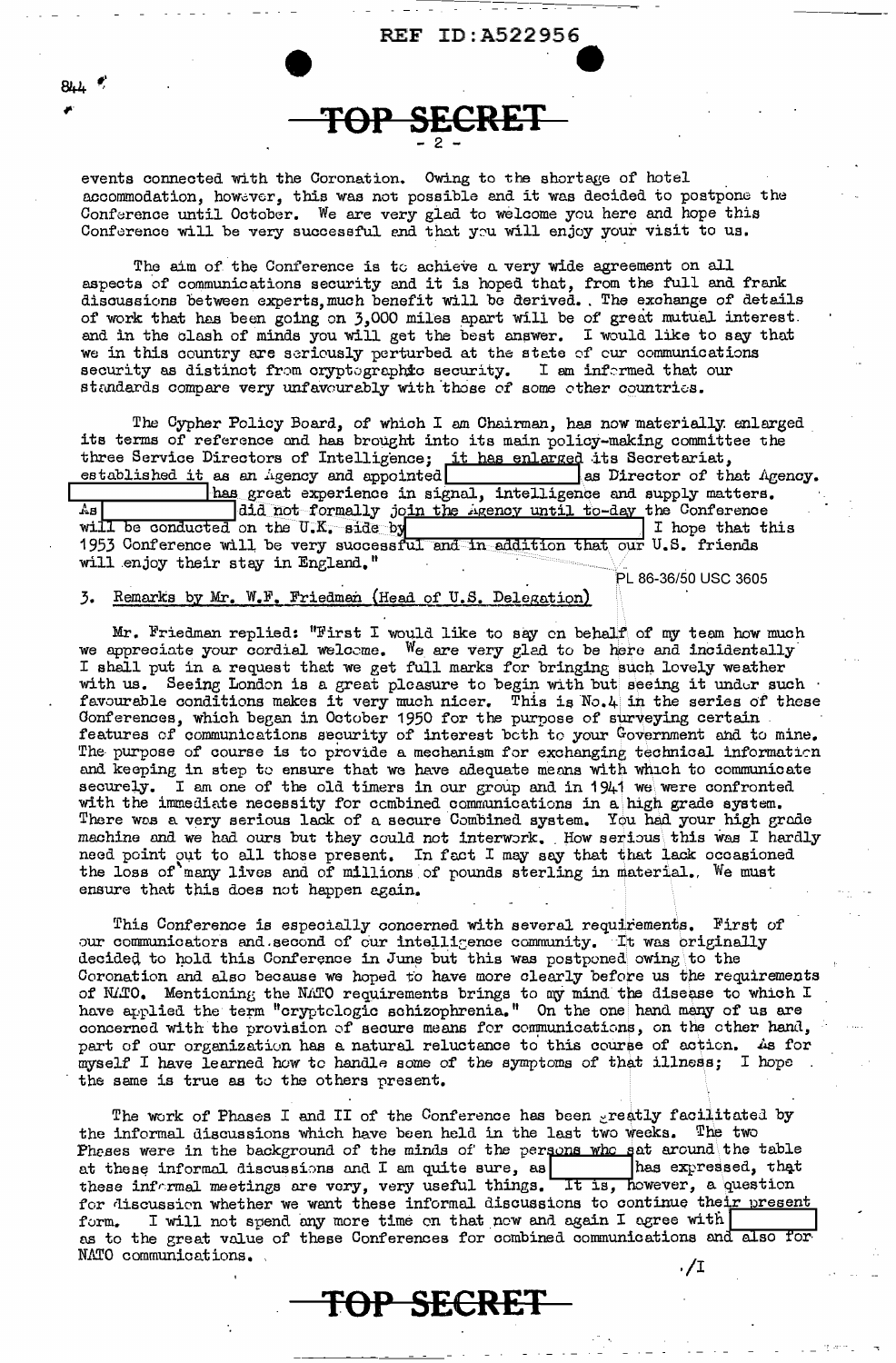#### ID:A522956  $\mathbf{REF}$

#### FAF SE

I listened with great interest to what had to say about the need for improved communications security in the widest sense. I may say that personally I have been considerably distressed about the things at which he hinted in his very brief remark on that point. I feel that we are handing information to our enemies on a silver platter instead of forcing them to devote great effort and to expend a great deal of money in an unprofitable endeavour to obtain it.

Thank you for the cordial welcome which you have expressed; I also wish to express my appreciation of the working arrangements which have been provided for our team and for their comfort."

Appointment of Executive Committee. Ά.

 $8L$ 

The Chairman nominated U.K. representatives as follows:-

was nominated as observer. The Chairman added that he would like to reserve the right to nominate one or two other observers for the purpose of elucidating any technical peints.

Mr. Friedman agreed and nominated the U.S. representatives as follows:-

Mr. Friedman PL 86-36/50 USC 3605 Mr. Austin representing  $N.S.A.$ Mr. Chiles Mr. Chittenden Mr. Small representing the U.S. Army (with Lt. Col. Chilten,<br>Major Getchell and Mr. Wolfand as alternates)

Cdr. Hargreaves representing the U.S. Navy.

Lt.Col. Marshall or Lt.Col. Anderson representing the U.S. Air Force.

Mr. Friedman also reserved the right to introduce technical advisors or observers from time to time as required.

Appointment of Chairman of Executive Committee. 5.

The Chairman offered to Mr. Friedman the Chairmanship of the Executive Committee. Mr. Friedman replied that he was delighted to be offered the Chairmanship of the Executive Committee but would prefer that a U.K. member of the Executive Committee should serve as Chairman.

The Chairman then nominated as Chairman, Executive Committee.

6. First Meeting of Executive Committee.

It was agreed that the first meeting of the Executive Committee should take place immediately after this Plenary Session.

#### Date of Next Meeting.  $7.$

The Chairman then announced that the date of the Closing Plenary Session had been tentatively fixed for  $\tilde{j}$  o'clock on Tuesday, 10th November and he asked all members to hold themselves in readiness to attend. He added:-

"Before closing this Plenary Session I should like to wish you great success in your deliberations and I look forward to seeing you to night at the Cooktail Party."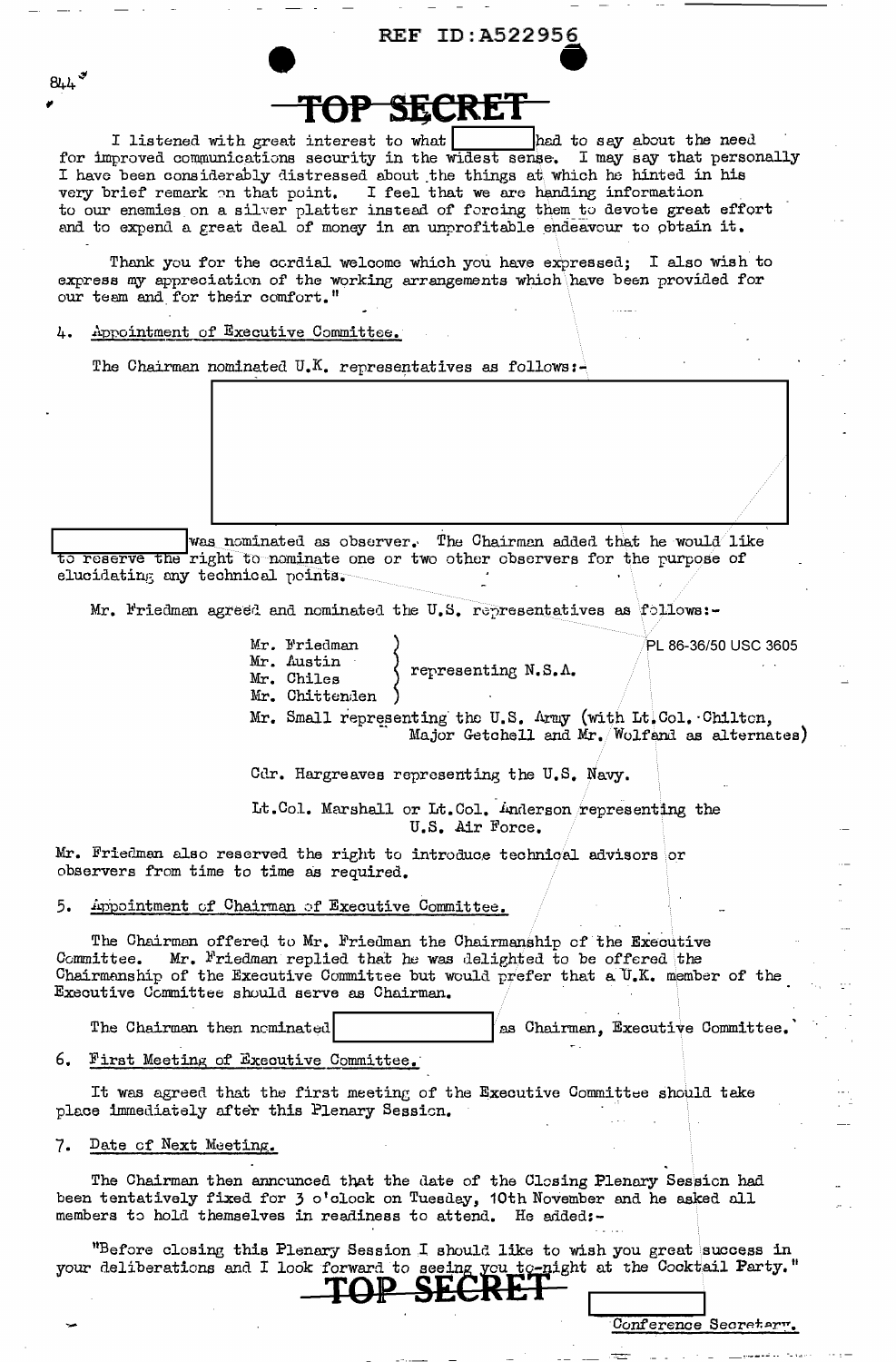

.<br>م

 $\frac{1}{2}$ 

्लामा<br>न

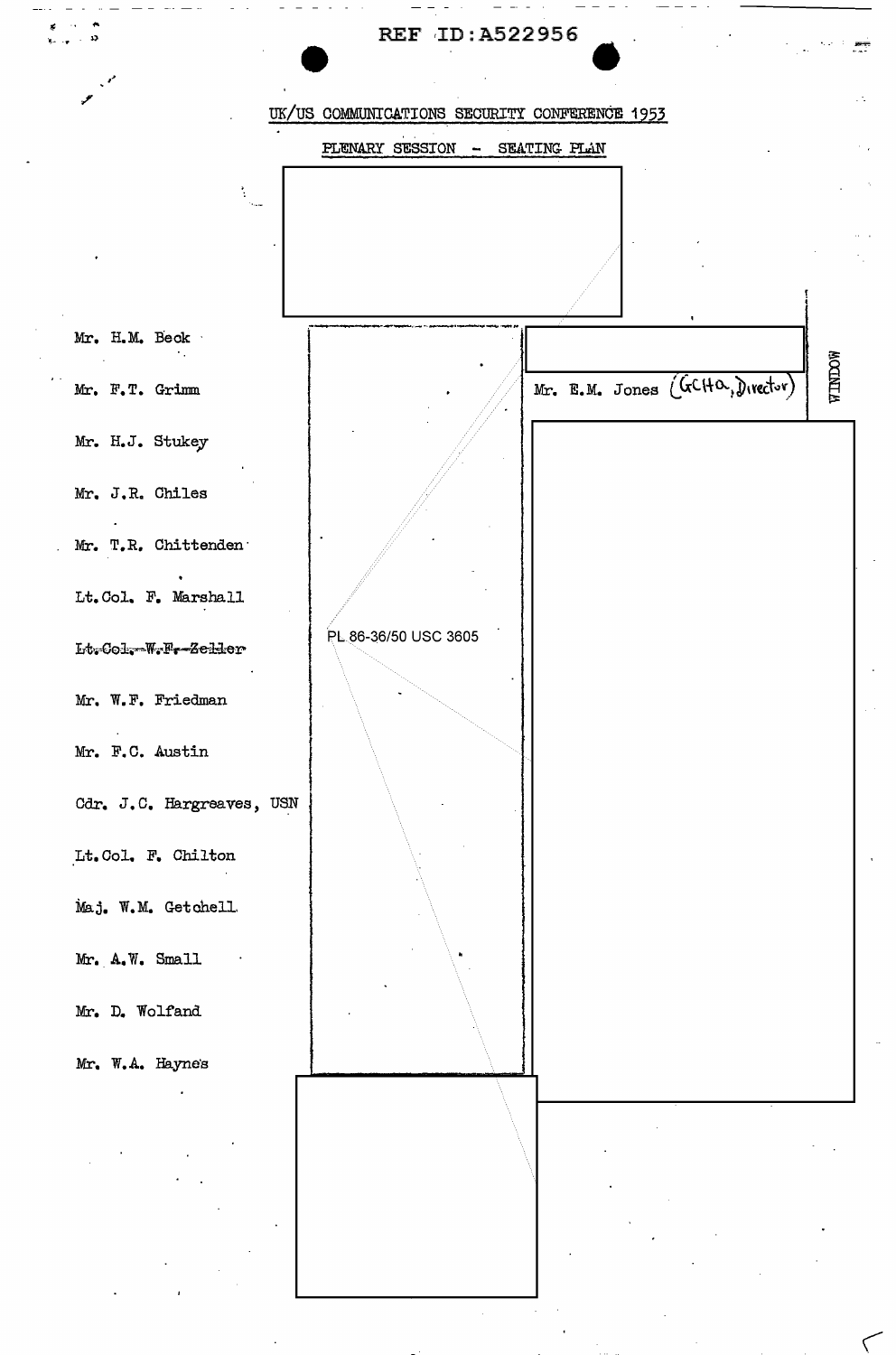REF ID: A522956

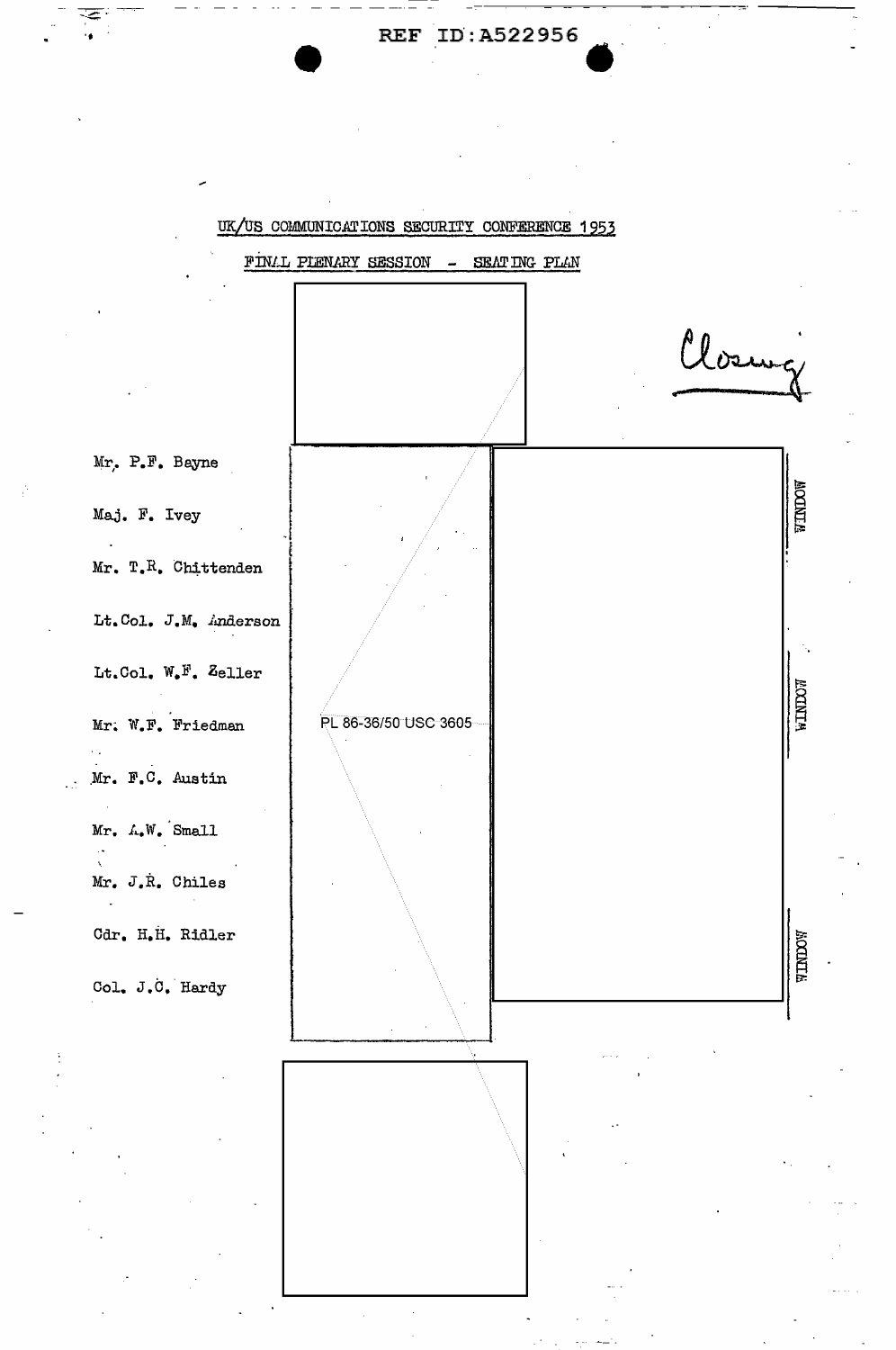REF ID:A522956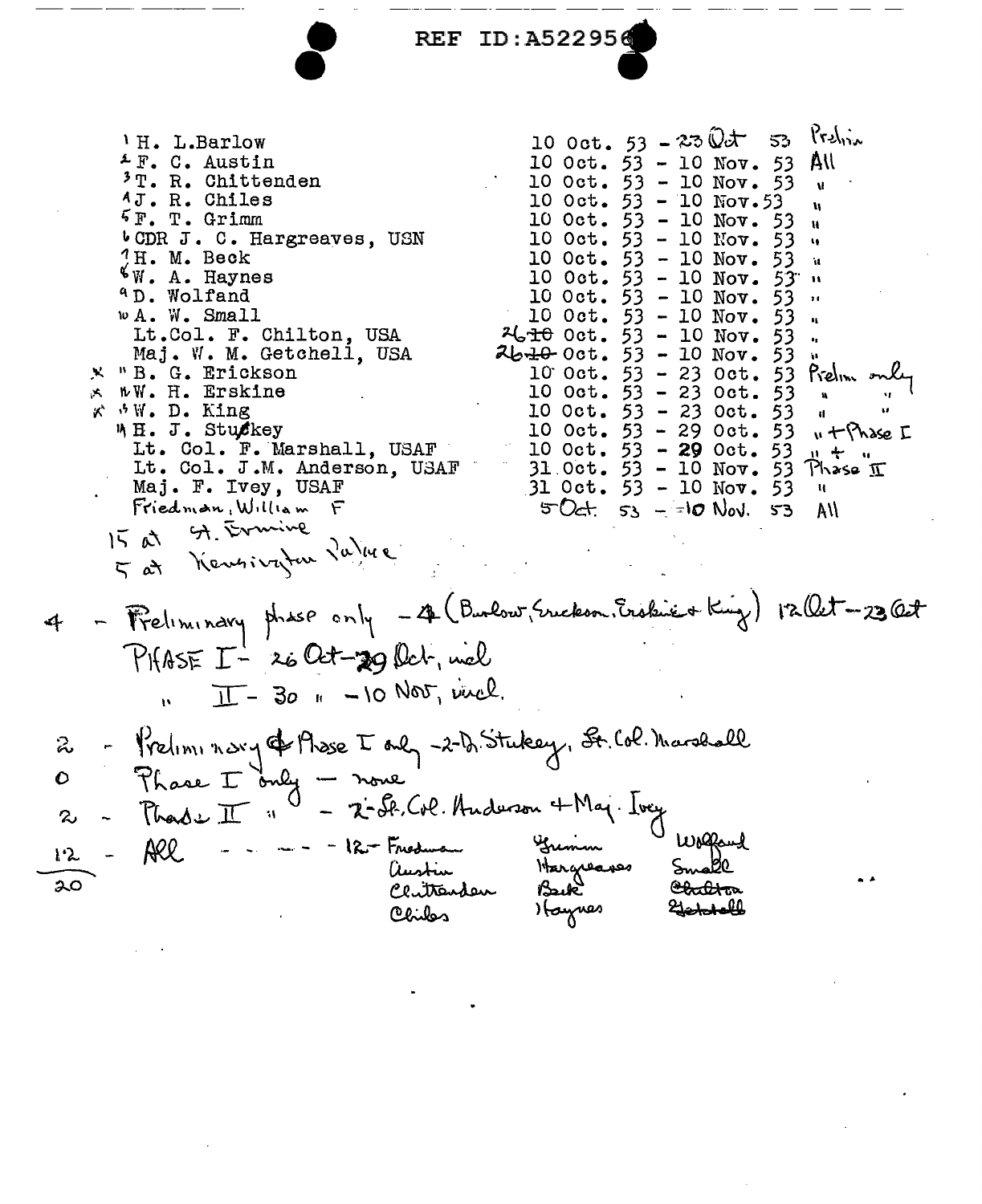## • REF ID:A522956 e<br>O

#### U.K./U.S. COMMUNICATIONS SECURITY CONFERENCE 1953

### Delegates attending First Plenary Session

### 26th October

PL 86-36/50 USC 3605

 $U_{\bullet}S_{\bullet}$ 

Mr. W.F. Friedman Mr. F.C. Austin  $-$ lit;  $\theta$ ol; $-$ W, $\mathbb{F}_{i}$ -Zeller $-$ Mr. J.R. Chiles Mr. T.R. Chittenden Mr. H.J. Stukey Lt.Col. F. Chilton Maj. W.M. Getchell Mr. A. W. Small Mr. D. Wolfand Cdr. J.C. Hargreaves, USN Mr. H.M. Beck Mr. F. T. Grimm Mr. W.A. Haynes Lieut.Col. F. Marshall

Head of U.S. Delegation N.S.A. U.S. Liaison Officer N.S.A. N.S.A. N.S.A. u.s. Army u.s. Army u.s. Army u.s. Army U.S. Navy U.S. Navy U.S. Navy U.S. Navy u. s. Air Force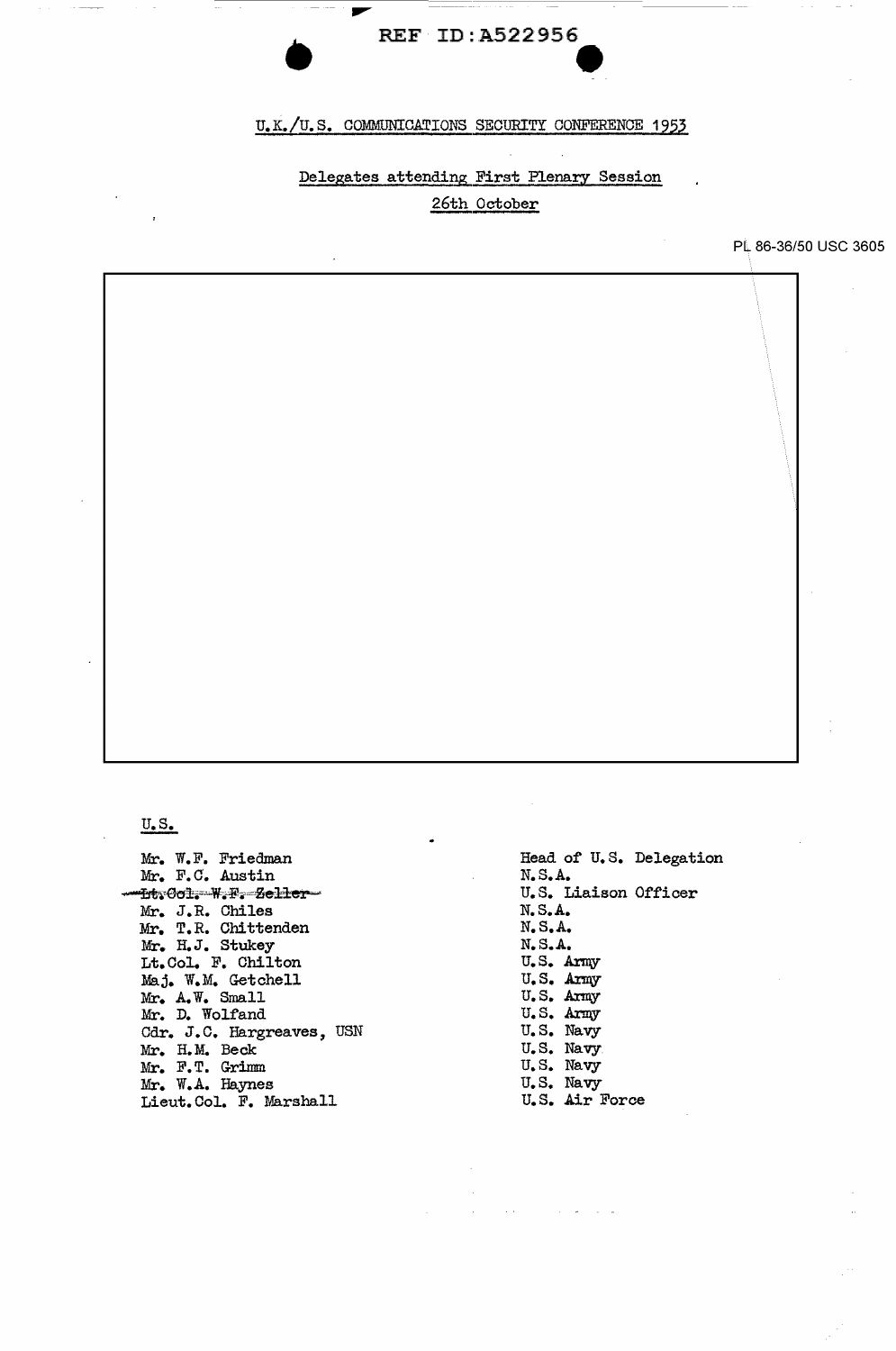REF ID:A522956

## **SECRET.**

## UK/US COMMUNICATIONS SECURITY CONFERENCE 1953

#### OPENING PLENARY SESSION

Monday, 26th October, 1953, at 10.30 a.m.

- 1. To appoint Conference Secretaries.
- 2. Opening remarks by Chairman.
- *3.* Remarks by Mr. W.F. Friedman (Head of US Delegation).
- 4. To appoint Executive Committee.

5. To call first meeting of Executive Committee.

6. Any other business. -

7. Date of Next Meeting.

RET.